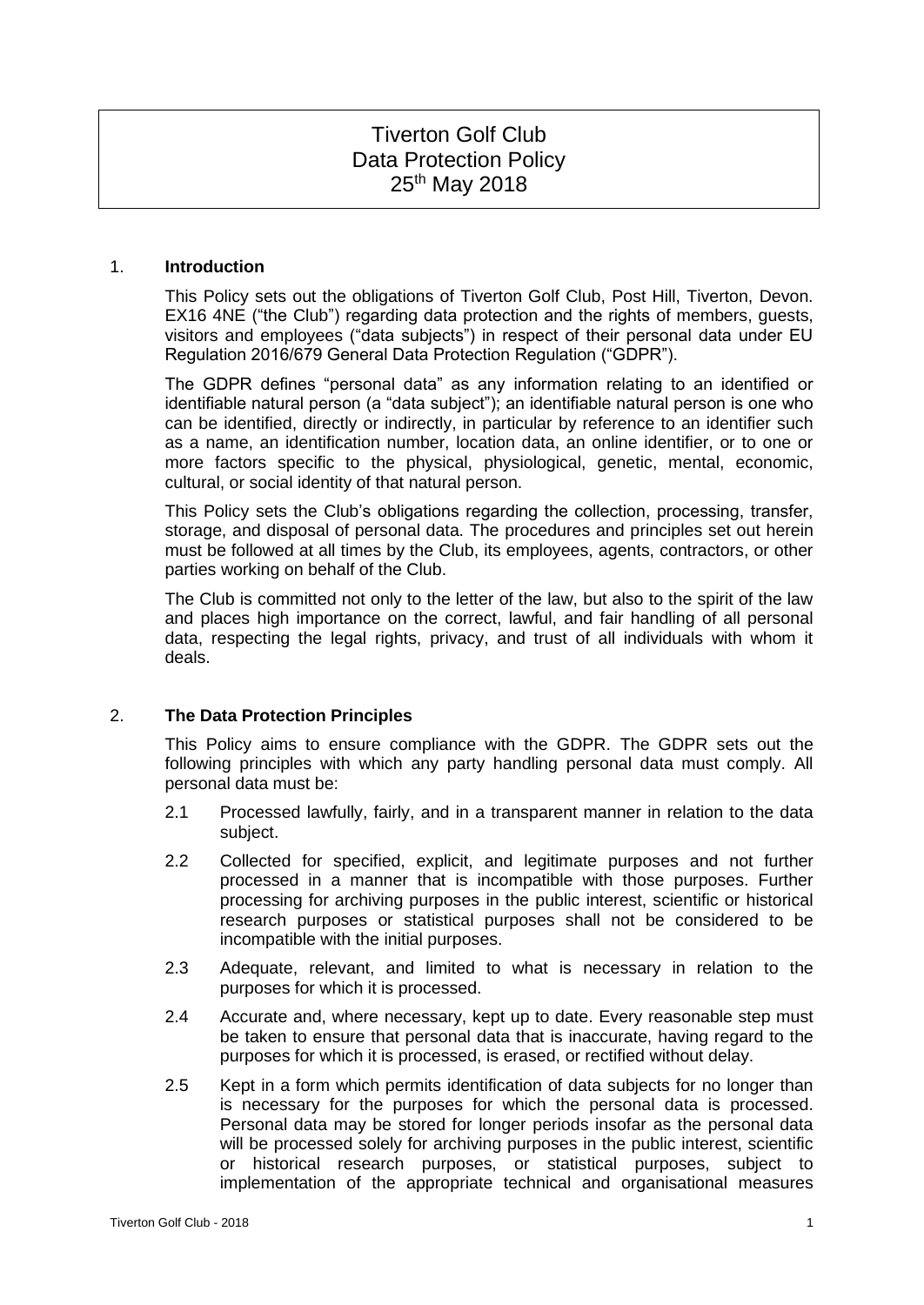required by the GDPR in order to safeguard the rights and freedoms of the data subject.

2.6 Processed in a manner that ensures appropriate security of the personal data, including protection against unauthorised or unlawful processing and against accidental loss, destruction, or damage, using appropriate technical or organisational measures.

# 3. **The Rights of Data Subjects**

The GDPR sets out the following rights applicable to data subjects (please refer to the parts of this policy indicated for further details):

- 3.1 The right to be informed (Part 12).
- 3.2 The right of access (Part 13);
- 3.3 The right to rectification (Part 14);
- 3.4 The right to erasure (also known as the 'right to be forgotten') (Part 15);
- 3.5 The right to restrict processing (Part 16);
- 3.6 The right to data portability (Part 17);
- 3.7 The right to object (Part 18); and
- 3.8 Rights with respect to automated decision-making and profiling (Parts 19 and 20).

## 4. **Lawful, Fair, and Transparent Data Processing**

- 4.1 The GDPR seeks to ensure that personal data is processed lawfully, fairly, and transparently, without adversely affecting the rights of the data subject. The GDPR states that processing of personal data shall be lawful if at least one of the following applies:
	- 4.1.1 The data subject has given consent to the processing of their personal data for one or more specific purposes;
	- 4.1.2 The processing is necessary for the performance of a contract to which the data subject is a party, or in order to take steps at the request of the data subject prior to entering into a contract with them;
	- 4.1.3 The processing is necessary for compliance with a legal obligation to which the data controller is subject:
	- 4.1.4 The processing is necessary to protect the vital interests of the data subject or of another natural person;
	- 4.1.5 The processing is necessary for the performance of a task carried out in the public interest or in the exercise of official authority vested in the data controller; or
	- 4.1.6 The processing is necessary for the purposes of the legitimate interests pursued by the data controller or by a third party, except where such interests are overridden by the fundamental rights and freedoms of the data subject which require protection of personal data, in particular where the data subject is a child.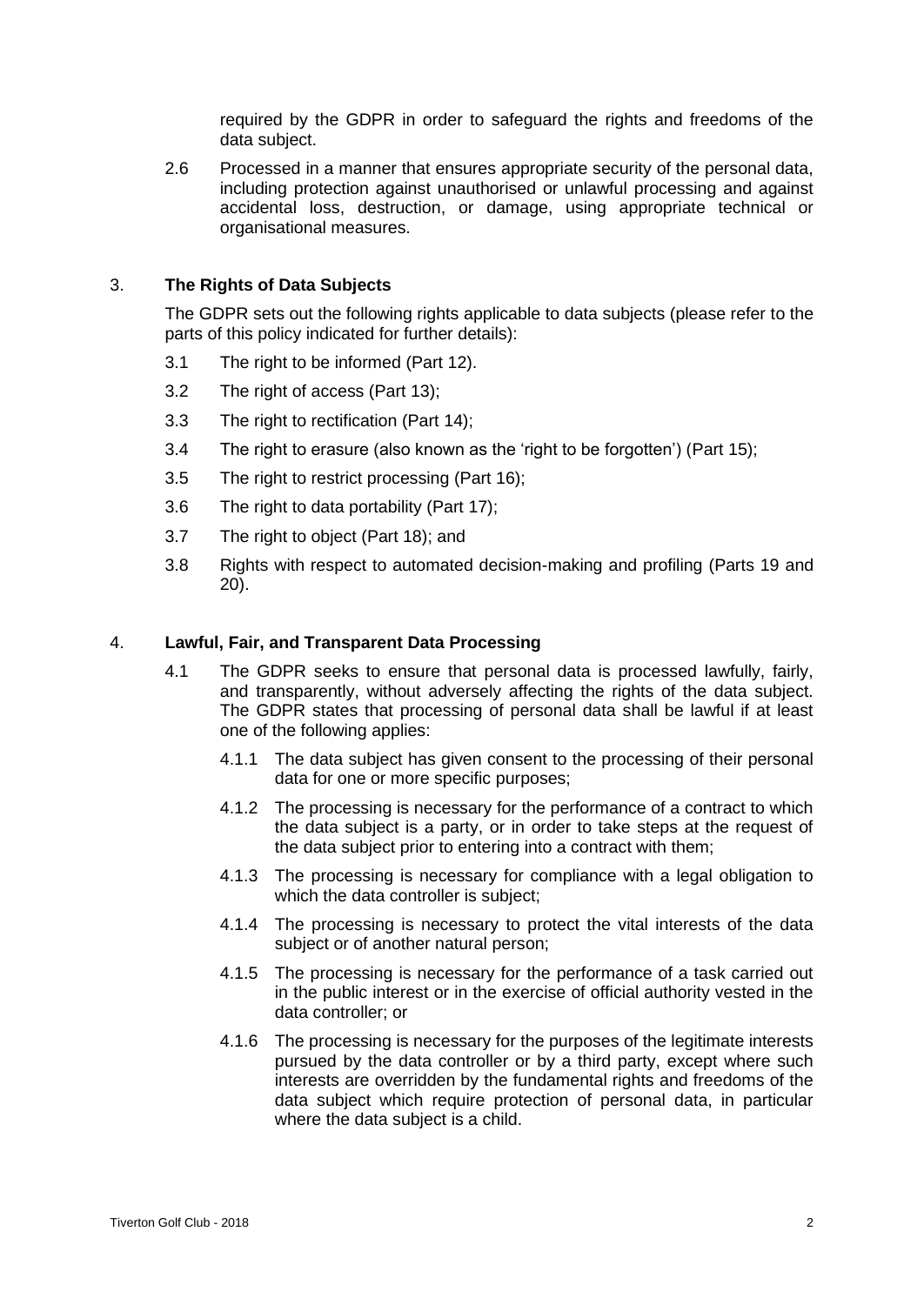# 5. **Specified, Explicit, and Legitimate Purposes**

- 5.1 The Club collects and processes the personal data set out in Part 21 of this Policy. This includes:
	- 5.1.1 Personal data collected directly from data subjects
- 5.2 The Club only collects, processes, and holds personal data for the specific purposes set out in Part 21 of this Policy (or for other purposes expressly permitted by the GDPR).
- 5.3 Data subjects are kept informed at all times of the purpose or purposes for which the Club uses their personal data. Please refer to Part 12 for more information on keeping data subjects informed.

# 6. **Adequate, Relevant, and Limited Data Processing**

The Club will only collect and process personal data for and to the extent necessary for the specific purpose or purposes of which data subjects have been informed (or will be informed) as under Part 5, above, and as set out in Part 21, below.

# 7. **Accuracy of Data and Keeping Data Up-to-Date**

- 7.1 The Club shall ensure that all personal data collected, processed, and held by it is kept accurate and up-to-date. This includes, but is not limited to, the rectification of personal data at the request of a data subject, as set out in Part 14, below.
- 7.2 The accuracy of personal data shall be checked when it is collected and at annual subscription renewal stage. If any personal data is found to be inaccurate or out-of-date, all reasonable steps will be taken without delay to amend or erase that data, as appropriate.

## 8. **Data Retention**

- 8.1 The Club shall not keep personal data for any longer than is necessary in light of the purpose or purposes for which that personal data was originally collected, held, and processed.
- 8.2 When personal data is no longer required, all reasonable steps will be taken to erase or otherwise dispose of it without delay.

## 9. **Secure Processing**

The Club shall ensure that all personal data collected, held, and processed is kept secure and protected against unauthorised or unlawful processing and against accidental loss, destruction, or damage. Further details of the technical and organisational measures which shall be taken are provided in Parts 22 to 27 of this Policy.

## 10. **Accountability and Record-Keeping**

- 10.1 The Club's Data Protection Officer is Martin Taggart, Club Chairman.
- 10.2 The Data Protection Officer shall be responsible for overseeing the implementation of this Policy and for monitoring compliance with this Policy,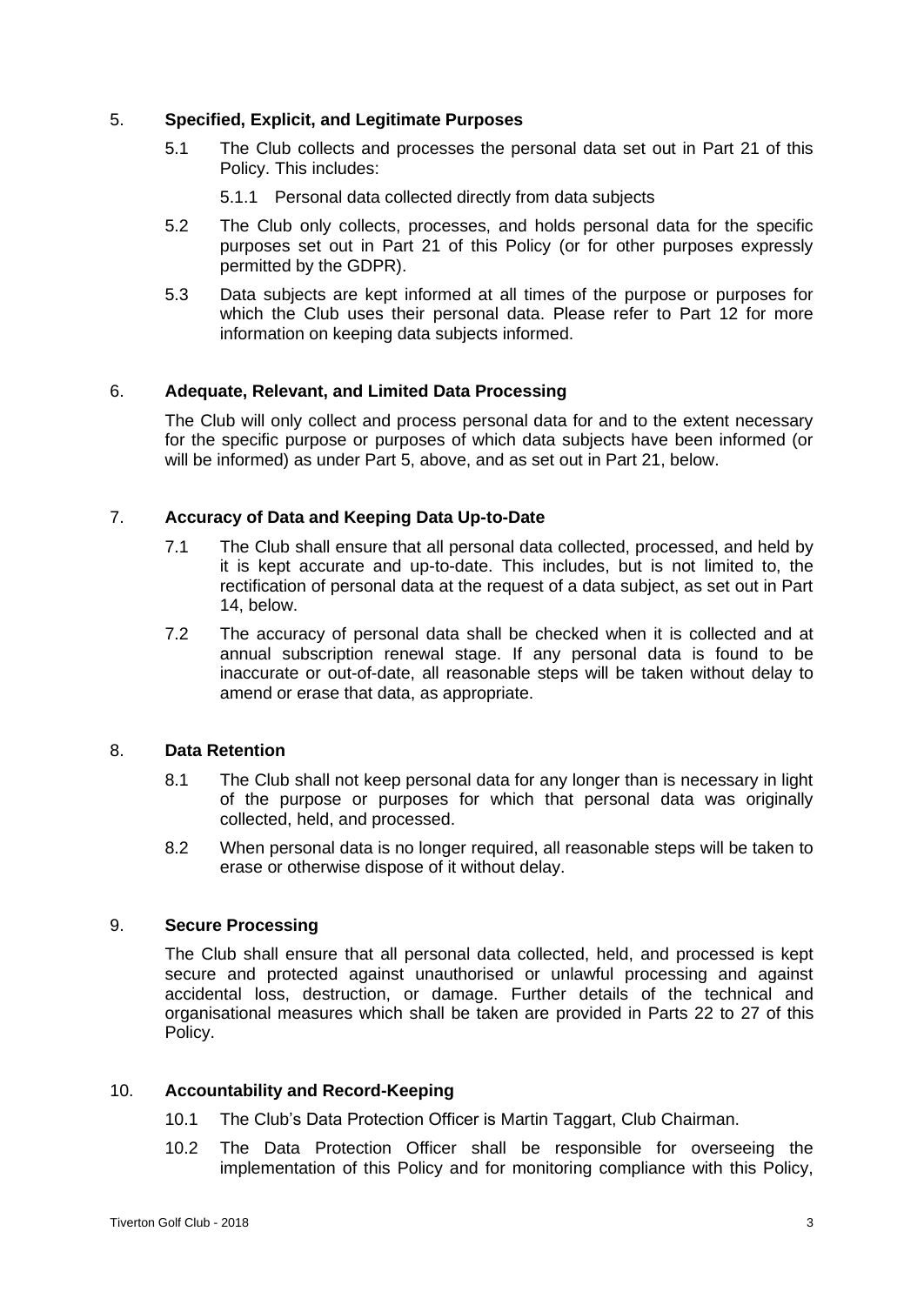the Club's other data protection-related policies, and with the GDPR and other applicable data protection legislation.

- 10.3 The Club shall keep internal records of all personal data collection, holding, and processing, which shall incorporate the following information:
	- 10.3.1 The name and details of the Club, its Data Protection Officer, and any applicable third-party data processors;
	- 10.3.2 The purposes for which the Club collects, holds, and processes personal data;
	- 10.3.3 Details of the categories of personal data collected, held, and processed by the Club, and the categories of data subject to which that personal data relates;
	- 10.3.4 Details of how long personal data will be retained by the Club (please refer to the Club's Data Retention Policy); and
	- 10.3.5 Detailed descriptions of all technical measures taken by the Club to ensure the security of personal data.

## 11. **Data Protection Impact Assessments**

- 11.1 The Club shall carry out Data Protection Impact Assessments for any and all new projects and/or new uses of personal data.
- 11.2 Data Protection Impact Assessments shall be overseen by the Data Protection Officer and shall address the following:
	- 11.2.1 The type(s) of personal data that will be collected, held, and processed;
	- 11.2.2 The purpose(s) for which personal data is to be used;
	- 11.2.3 The Club's objectives;
	- 11.2.4 How personal data is to be used;
	- 11.2.5 The parties (internal and/or external) who are to be consulted;
	- 11.2.6 Risks posed to data subjects;
	- 11.2.7 Risks posed both within and to the Club; and
	- 11.2.8 Proposed measures to minimise and handle identified risks.

## 12. **Keeping Data Subjects Informed**

- 12.1 The Club shall provide the information set out in Part 12.2 to every data subject:
	- 12.1.1 Where personal data is collected directly from data subjects, those data subjects will be informed of its purpose at the time of collection; and
- 12.2 The following information shall be provided:
	- 12.2.1 Details of the Club including, but not limited to, the identity of its Data Protection Officer;
	- 12.2.2 The purpose(s) for which the personal data is being collected and will be processed (as detailed in Part 21 of this Policy) and the legal basis justifying that collection and processing;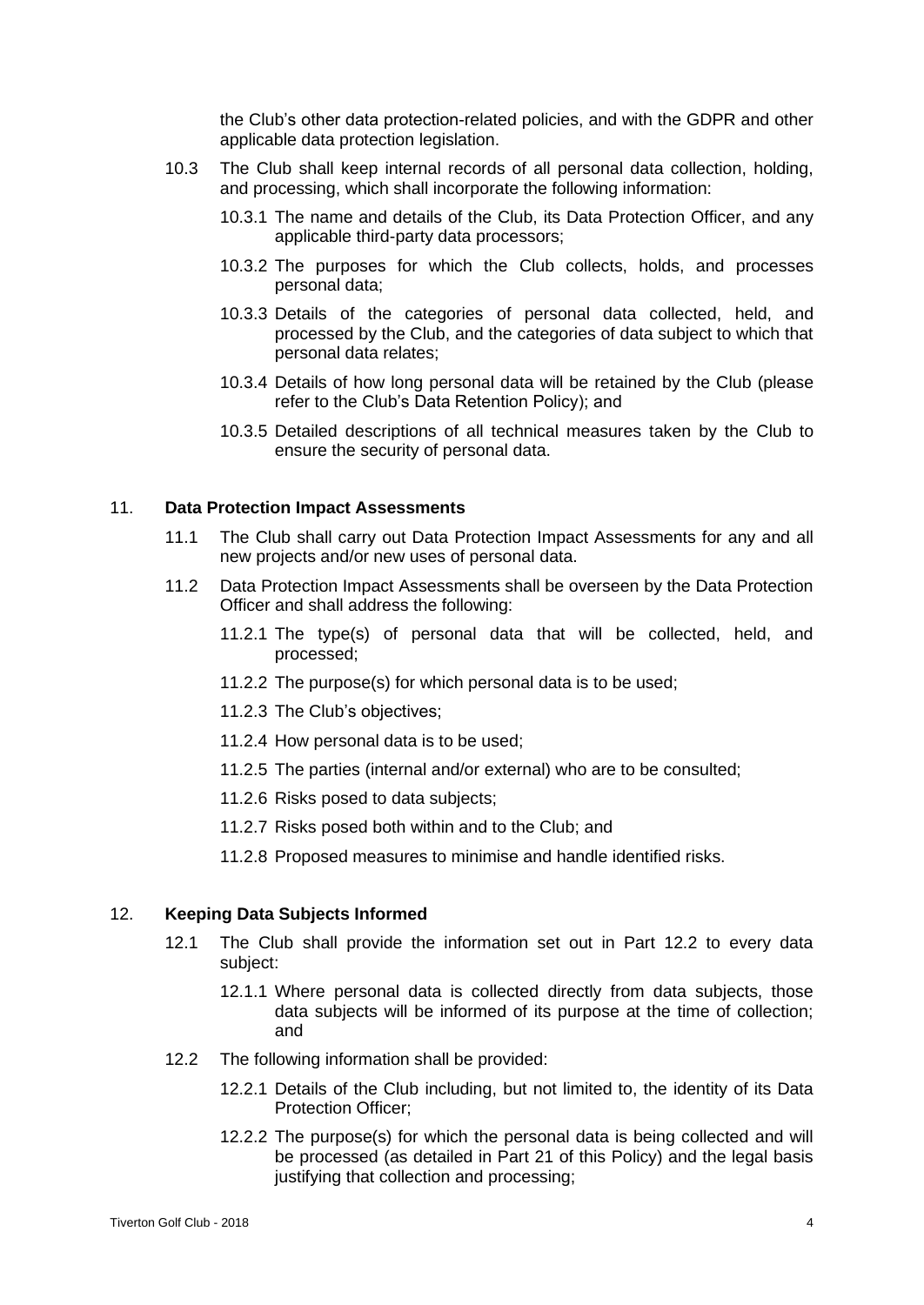- 12.2.3 Where applicable, the legitimate interests upon which the Club is justifying its collection and processing of the personal data;
- 12.2.4 Details of data retention;
- 12.2.5 Details of the data subject's rights under the GDPR;
- 12.2.6 Details of the data subject's right to withdraw their consent to the Club's processing of their personal data at any time;
- 12.2.7 Details of the data subject's right to complain to the Information Commissioner's Office (the "supervisory authority" under the GDPR);
- 12.2.8 Where applicable, details of any legal or contractual requirement or obligation necessitating the collection and processing of the personal data and details of any consequences of failing to provide it; and
- 12.2.9 Details of any automated decision-making or profiling that will take place using the personal data, including information on how decisions will be made, the significance of those decisions, and any consequences.

## 13. **Data Subject Access**

- 13.1 Data subjects may make subject access requests ("SARs") at any time to find out more about the personal data which the Club holds about them, what it is doing with that personal data, and why.
- 13.2 Employees wishing to make a SAR should do using a Subject Access Request Form, sending the form to the Club's Data Protection Officer.
- 13.3 Responses to SARs shall normally be made within one month of receipt, however this may be extended by up to two months if the SAR is complex and/or numerous requests are made. If such additional time is required, the data subject shall be informed.
- 13.4 All SARs received shall be handled by the Club's Data Protection Officer.
- 13.5 The Club does not charge a fee for the handling of normal SARs. The Club reserves the right to charge reasonable fees for additional copies of information that has already been supplied to a data subject, and for requests that are manifestly unfounded or excessive, particularly where such requests are repetitive.

## 14. **Rectification of Personal Data**

- 14.1 Data subjects have the right to require the Club to rectify any of their personal data that is inaccurate or incomplete.
- 14.2 The Club shall rectify the personal data in question, and inform the data subject of that rectification, within one month of the data subject informing the Club of the issue. The period can be extended by up to two months in the case of complex requests. If such additional time is required, the data subject shall be informed.
- 14.3 In the event that any affected personal data has been disclosed to third parties, those parties shall be informed of any rectification that must be made to that personal data.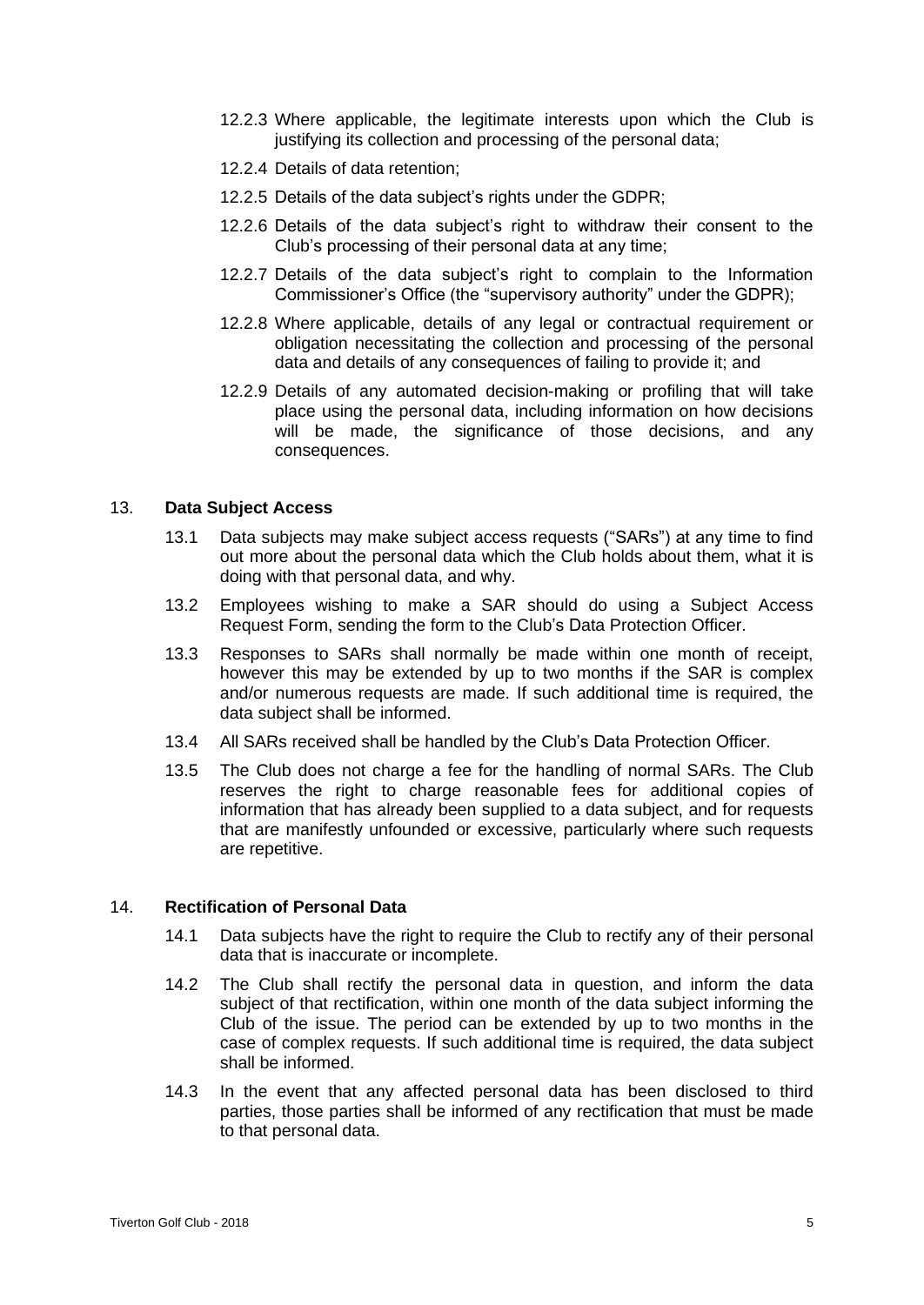## 15. **Erasure of Personal Data**

- 15.1 Data subjects have the right to request that the Club erases the personal data it holds about them in the following circumstances:
	- 15.1.1 It is no longer necessary for the Club to hold that personal data with respect to the purpose(s) for which it was originally collected or processed;
	- 15.1.2 The data subject wishes to withdraw their consent to the Club holding and processing their personal data;
	- 15.1.3 The data subject objects to the Club holding and processing their personal data (and there is no overriding legitimate interest to allow the Club to continue doing so) (see Part 18 of this Policy for further details concerning the right to object);
	- 15.1.4 The personal data has been processed unlawfully;
	- 15.1.5 The personal data needs to be erased in order for the Club to comply with a particular legal obligation
- 15.2 Unless the Club has reasonable grounds to refuse to erase personal data, all requests for erasure shall be complied with, and the data subject informed of the erasure, within one month of receipt of the data subject's request. The period can be extended by up to two months in the case of complex requests. If such additional time is required, the data subject shall be informed.

## 16. **Restriction of Personal Data Processing**

Data subjects may request that the Club ceases processing the personal data it holds about them. If a data subject makes such a request, the Club shall retain only the amount of personal data concerning that data subject (if any) that is necessary to ensure that the personal data in question is not processed further.

## 17. **Data Portability**

- 17.1 The Club processes personal data using automated means. Intelligent Golf and Smart Debit.
- 17.2 Where data subjects have given their consent to the Club to process their personal data in such a manner, or the processing is otherwise required for the performance of a contract between the Club and the data subject, data subjects have the right, under the GDPR, to receive a copy of their personal data and to use it for other purposes (namely transmitting it to other data controllers).
- 17.3 Where technically feasible, if requested by a data subject, personal data shall be sent directly to the required data controller.
- 17.4 All requests for copies of personal data shall be complied with within one month of the data subject's request. The period can be extended by up to two months in the case of complex or numerous requests. If such additional time is required, the data subject shall be informed.

## 18. **Objections to Personal Data Processing**

18.1 Data subjects have the right to object to the Club processing their personal data based on legitimate interests, direct marketing (including profiling).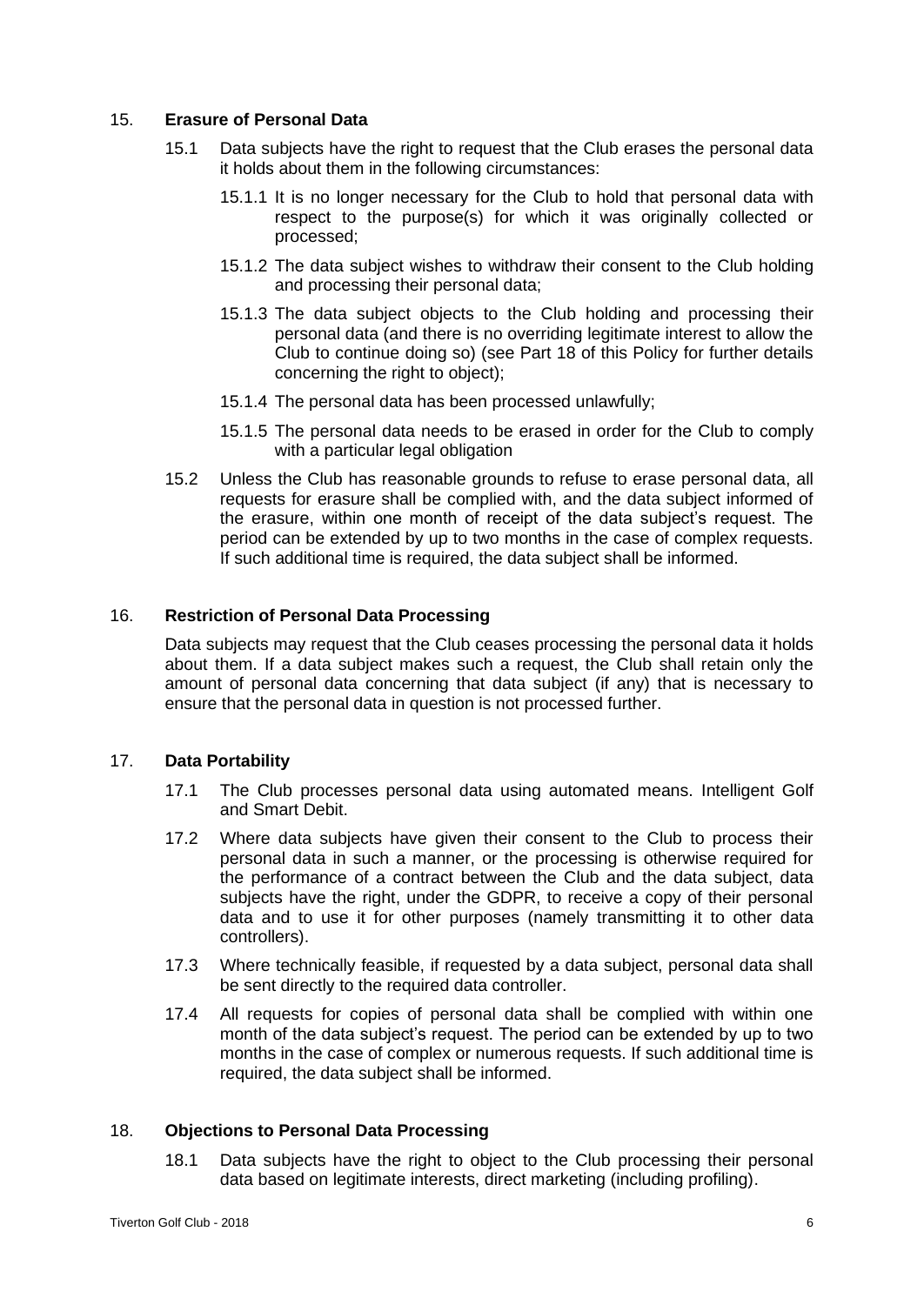- 18.2 Where a data subject objects to the Club processing their personal data based on its legitimate interests, the Club shall cease such processing immediately, unless it can be demonstrated that the Club's legitimate grounds for such processing override the data subject's interests, rights, and freedoms, or that the processing is necessary for the conduct of legal claims.
- 18.3 Where a data subject objects to the Club processing their personal data for direct marketing purposes, the Club shall cease such processing immediately.

## 19. **Personal Data Collected, Held, and Processed**

The following personal data is collected, held, and processed by the Club (for details of data retention, please refer to the Club's Data Retention Policy):

| <b>Type of Data</b> | <b>Purpose of Data</b>         |
|---------------------|--------------------------------|
| Members details     | To maintain membership records |
| <b>Bank details</b> | For DD scheme processing       |
| Staff details       | <b>Employment records</b>      |
| Staff details       | Payroll                        |

# 20. **Data Security - Transferring Personal Data and Communications**

The Club shall ensure that the following measures are taken with respect to all communications and other transfers involving personal data:

- 20.1 All emails containing personal data must be marked "confidential";
- 20.2 Personal data may be transmitted over secure networks only; transmission over unsecured networks is not permitted in any circumstances;
- 20.3 Personal data may not be transmitted over a wireless network if there is a wired alternative that is reasonably practicable;
- 20.4 Personal data contained in the body of an email, whether sent or received, should be copied from the body of that email and stored securely. The email itself should be deleted.
- 20.5 Where personal data is to be transferred in hardcopy form it should be passed directly to the recipient; and
- 20.6 All personal data to be transferred physically, whether in hardcopy form or on removable electronic media shall be transferred in a suitable container marked "confidential".

## 21. **Data Security - Storage**

The Club shall ensure that the following measures are taken with respect to the storage of personal data:

- 21.1 All electronic copies of personal data should be stored securely using passwords and data encryption;
- 21.2 All hardcopies of personal data, along with any electronic copies stored on physical, removable media should be stored securely in a locked box, drawer,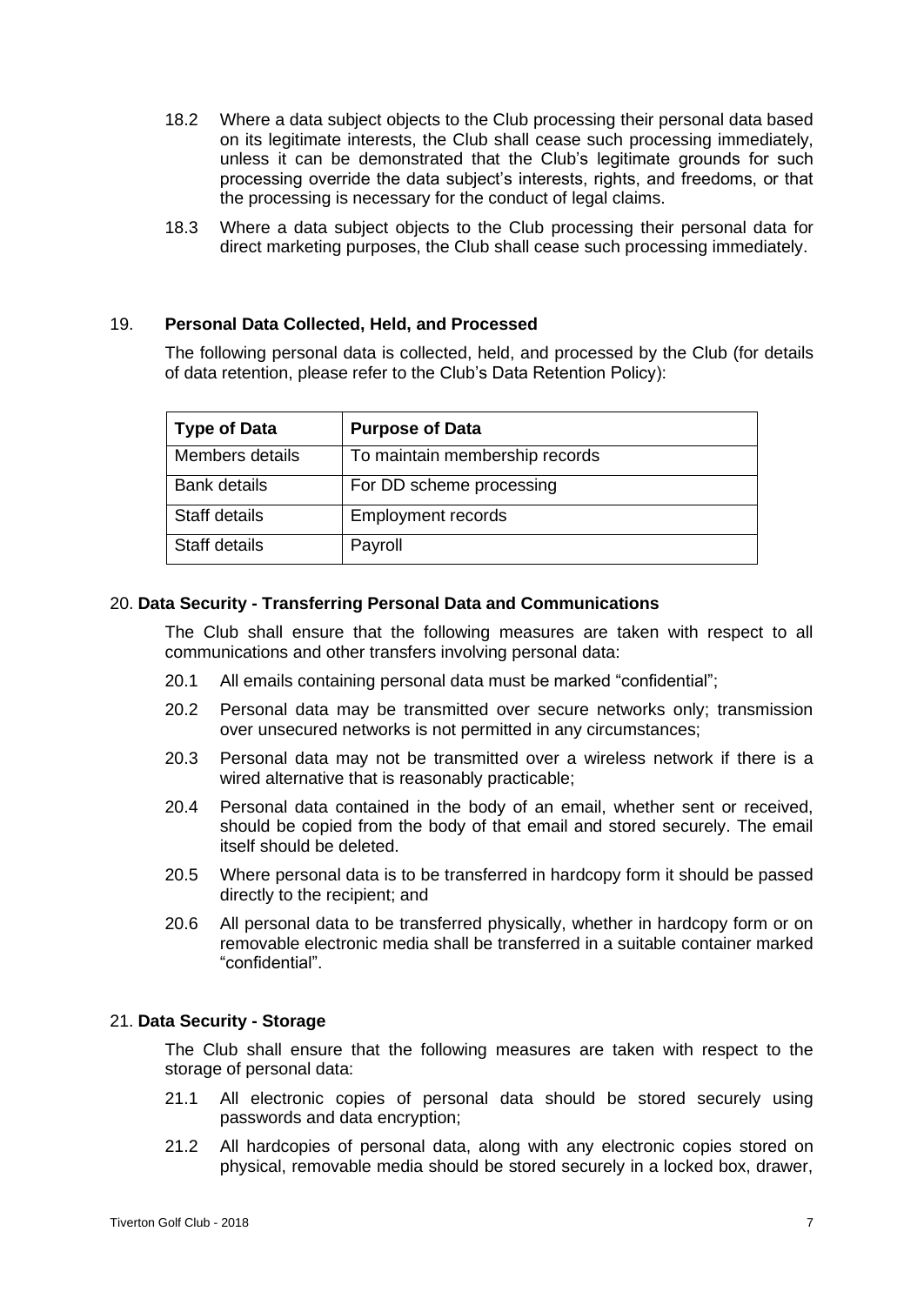cabinet, or similar;

- 21.3 All personal data stored electronically should be backed up daily with backups stored onsite in the safe. All backups should be encrypted**.**
- 21.4 No personal data should be stored on any mobile device (including, but not limited to, laptops, tablets, and smartphones), whether such device belongs to the Club or otherwise; and
- 21.5 No personal data should be transferred to any device personally belonging to an employee and personal data may only be transferred to devices belonging to agents, contractors, or other parties working on behalf of the Club where the party in question has agreed to comply fully with the letter and spirit of this Policy and of the GDPR (which may include demonstrating to the Club that all suitable technical and organisational measures have been taken).

## 22. **Data Security - Disposal**

When any personal data is to be erased or otherwise disposed of for any reason (including where copies have been made and are no longer needed), it should be securely deleted and disposed of. For further information on the deletion and disposal of personal data, please refer to the Club's Data Retention Policy.

## 23. **Data Security - Use of Personal Data**

The Club shall ensure that the following measures are taken with respect to the use of personal data:

- 23.1 No personal data may be shared informally and if an employee, agent, subcontractor, or other party working on behalf of the Club requires access to any personal data that they do not already have access to, such access should be formally requested from the Club Office;
- 23.2 No personal data may be transferred to any employees, agents, contractors, or other parties, whether such parties are working on behalf of the Club or not, without the authorisation of the Club Office;
- 23.3 Personal data must be handled with care at all times and should not be left unattended or on view to unauthorised employees, agents, sub-contractors, or other parties at any time;
- 23.4 If personal data is being viewed on a computer screen and the computer in question is to be left unattended for any period of time, the user must lock the computer and screen before leaving it; and
- 23.5 Where personal data held by the Club is used for marketing purposes, it shall be the responsibility of the Data Protection Officer to ensure that the appropriate consent is obtained and that no data subjects have opted out.

## 24. **Data Security - IT Security**

The Club shall ensure that the following measures are taken with respect to IT and information security:

24.1 All passwords used to protect personal data should be changed regularly and should not use words or phrases that can be easily guessed or otherwise compromised. All passwords must contain a combination of uppercase and lowercase letters and numbers.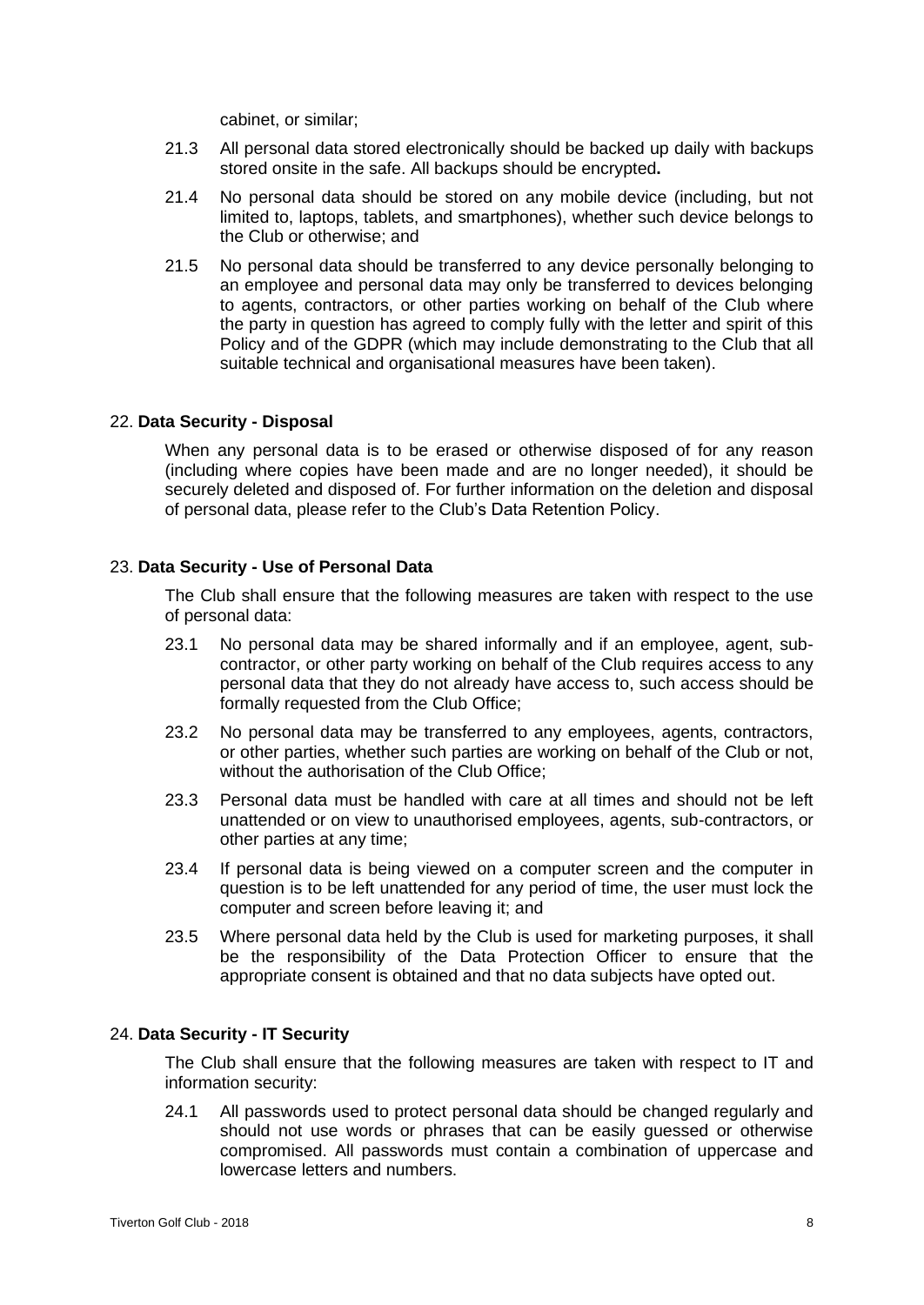- 24.2 Under no circumstances should any passwords be written down or shared between any employees, agents, contractors, or other parties working on behalf of the Club, irrespective of seniority or department. If a password is forgotten, it must be reset using the applicable method. IT staff do not have access to passwords;
- 24.3 All software (including, but not limited to, applications and operating systems) shall be kept up-to-date. The Club's IT staff shall be responsible for installing any and all security-related updates; and
- 24.4 No software may be installed on any Club-owned computer or device without the prior approval of the Data Protection Officer.

## 25. **Organisational Measures**

The Club shall ensure that the following measures are taken with respect to the collection, holding, and processing of personal data:

- 25.1 All employees, agents, contractors, or other parties working on behalf of the Club shall be made fully aware of both their individual responsibilities and the Club's responsibilities under the GDPR and under this Policy, and shall be provided with a copy of this Policy;
- 25.2 Only employees, agents, sub-contractors, or other parties working on behalf of the Club that need access to, and use of, personal data in order to carry out their assigned duties correctly shall have access to personal data held by the Club;
- 25.3 All employees, agents, contractors, or other parties working on behalf of the Club handling personal data will be appropriately supervised;
- 25.4 All employees, agents, contractors, or other parties working on behalf of the Club handling personal data shall be required and encouraged to exercise care, caution, and discretion when discussing work-related matters that relate to personal data, whether in the workplace or otherwise;
- 25.5 Methods of collecting, holding, and processing personal data shall be regularly evaluated and reviewed;
- 25.6 All personal data held by the Club shall be reviewed periodically, as set out in the Club's Data Retention Policy;
- 25.7 All employees, agents, contractors, or other parties working on behalf of the Club handling personal data will be bound to do so in accordance with the principles of the GDPR and this Policy by contract;
- 25.8 All agents, contractors, or other parties working on behalf of the Club handling personal data must ensure that any and all of their employees who are involved in the processing of personal data are held to the same conditions as those relevant employees of the Club arising out of this Policy and the GDPR; and
- 25.9 Where any agent, contractor or other party working on behalf of the Club handling personal data fails in their obligations under this Policy that party shall indemnify and hold harmless the Club against any costs, liability, damages, loss, claims or proceedings which may arise out of that failure.

## 26. **Data Breach Notification**

26.1 All personal data breaches must be reported immediately to the Club's Data